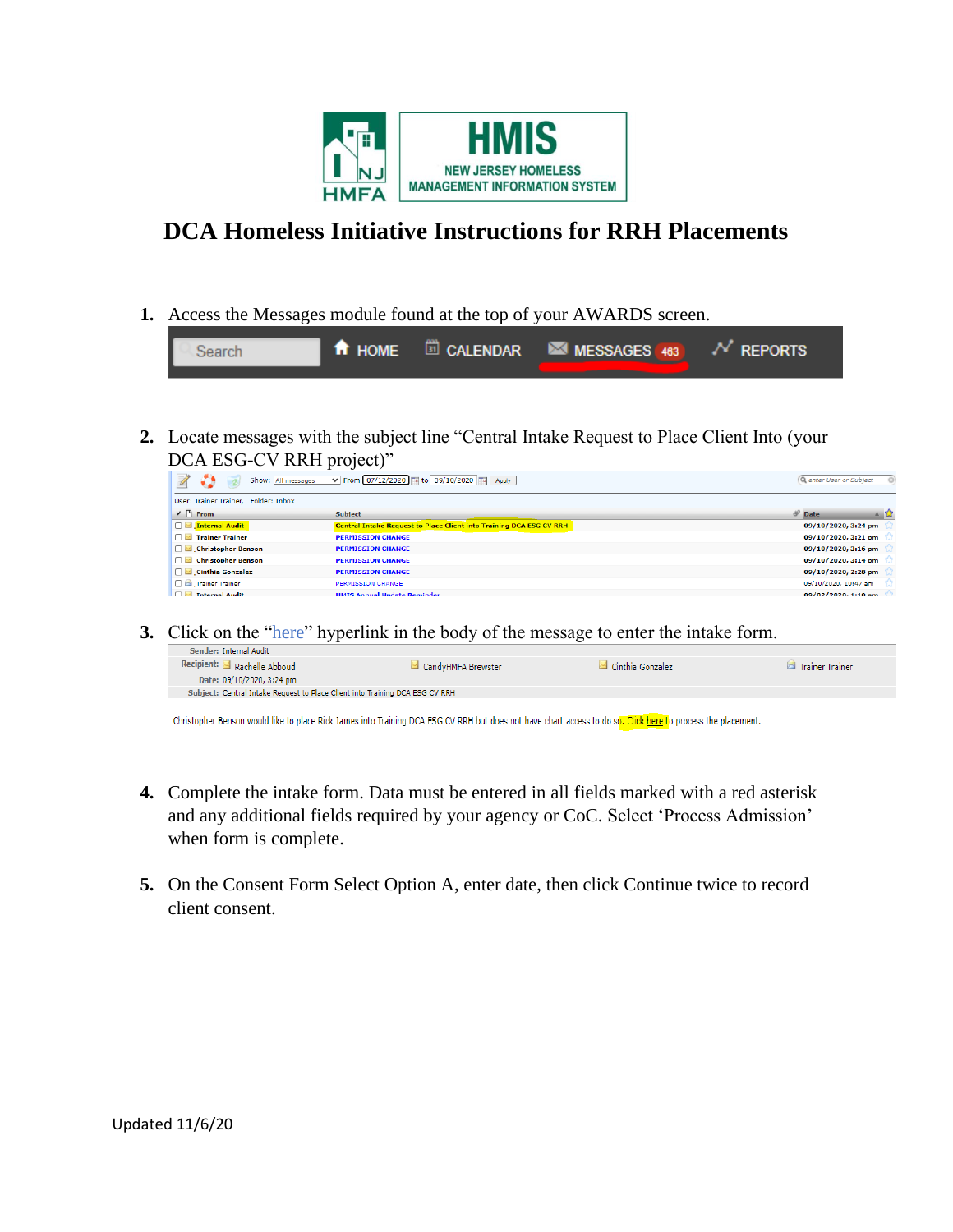| *Client Informed Consent / Authorization for Release of Information                                                                                                                                                                                                                                                                                                                                                                |                                                                               |
|------------------------------------------------------------------------------------------------------------------------------------------------------------------------------------------------------------------------------------------------------------------------------------------------------------------------------------------------------------------------------------------------------------------------------------|-------------------------------------------------------------------------------|
| (a) I agree to share my name, gender, ancestry, program enrollment and exit dates, demographic information, miscellaneous section, and contacts<br>information, cash disbursements via the HMIS system with other partner agencies.<br>$\bigcirc$ b) I do not agree to share any of my information via the HMIS system with other HMIS partner agencies via the HMIS computer system. Exception is cash<br>disbursements as noted. |                                                                               |
| <b>Client's Name</b>                                                                                                                                                                                                                                                                                                                                                                                                               | <b>Client's Date of Birth</b>                                                 |
| Davis Duck                                                                                                                                                                                                                                                                                                                                                                                                                         | 05/21/2000                                                                    |
| *Date Signed/Not Signed:<br>11/06/2020<br>$\blacksquare$                                                                                                                                                                                                                                                                                                                                                                           | Consent expiration date (will be shown after the form has been<br>completed): |
|                                                                                                                                                                                                                                                                                                                                                                                                                                    |                                                                               |
| Consent forms updated today will expire in (months):                                                                                                                                                                                                                                                                                                                                                                               |                                                                               |
| 84                                                                                                                                                                                                                                                                                                                                                                                                                                 |                                                                               |
|                                                                                                                                                                                                                                                                                                                                                                                                                                    |                                                                               |

| <b>CONTINUE</b> SKIP THIS QUESTION |
|------------------------------------|

**6.** On the next screen, select 'Create a New Household' and click 'Continue'. Select 'no' when asked to add additional household members and click 'Continue'. On the next screen, the green check mark next to the consumer's name indicates they have been admitted, their consent is recorded, and they were placed in a household.

| <b>Training DCA ESG CV RRH</b><br><b>Household Composition</b><br><b>Davis Duck</b> |  |
|-------------------------------------------------------------------------------------|--|
| Davis Duck is currently not in a household.                                         |  |
| Create a new Household<br>O Join an existing Household                              |  |
| <b>CONTINUE</b>                                                                     |  |

**7.** To view the DCA Homeless Initiative Form to retrieve contact information, click on the blue link at the top of the FaceSheet and then the forms name.

|                                                              |  | <b>Training DCA ESG CV RRH</b><br><b>Consumer Face Sheet: Davis Duck</b>   |  |
|--------------------------------------------------------------|--|----------------------------------------------------------------------------|--|
|                                                              |  | <b>Demographic Info: Davis Duck</b>                                        |  |
| <b>E</b> Davis Duck - Forms/Assessments (Click to Show/Hide) |  |                                                                            |  |
| <b>DCA Homeless Initiative</b>                               |  |                                                                            |  |
|                                                              |  | Consent Form     Intake Form     Household Composition     Substance Abuse |  |

**8.** To view any documents attached to the client's record, locate the Consumer File Cabinet section towards the bottom of the page. Then click the documents name and then download to view.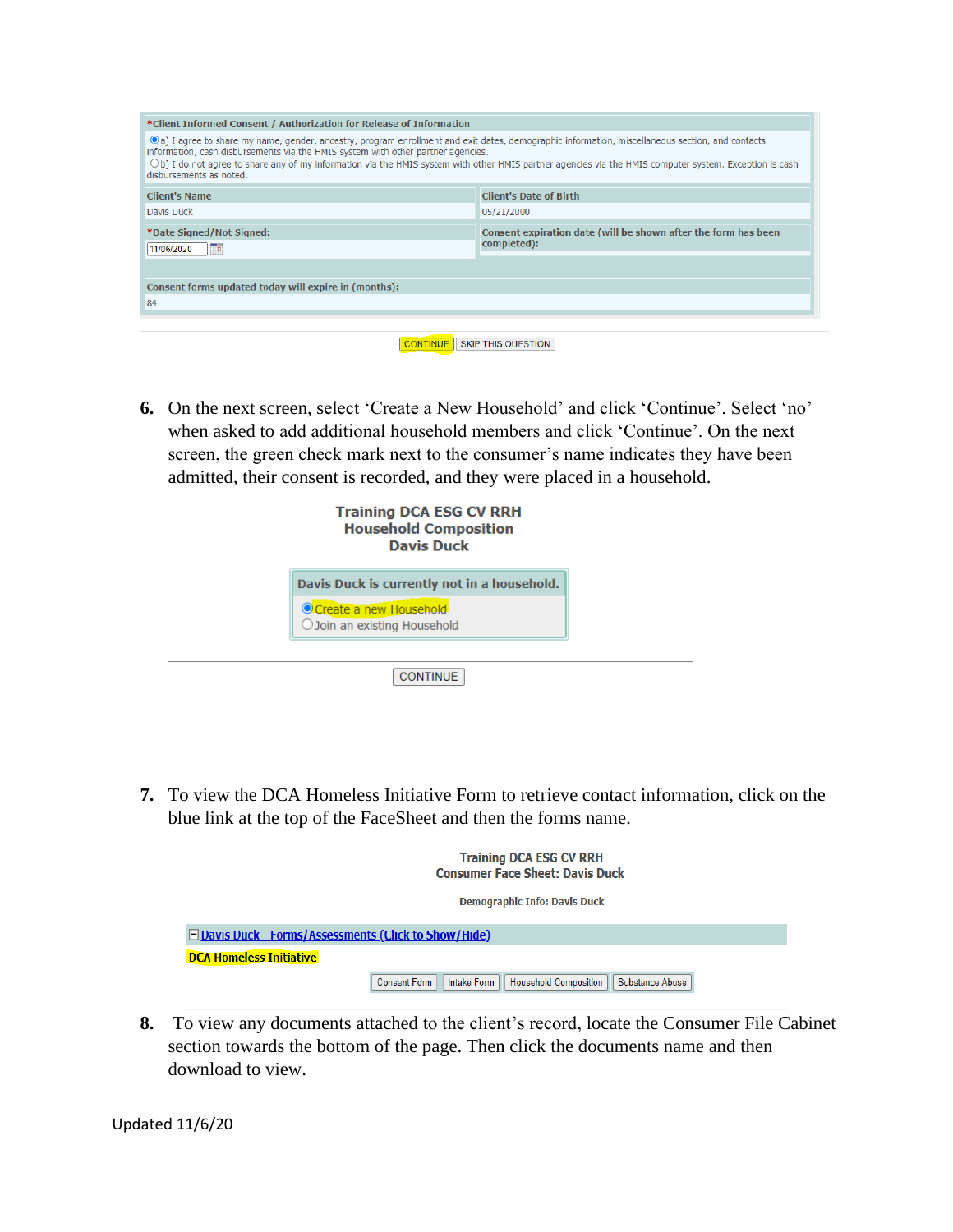|               |             | <b>Consumer File Cabinet: Davis Duck</b> |             |             |
|---------------|-------------|------------------------------------------|-------------|-------------|
|               | <b>Name</b> | <b>Worker</b>                            | <b>Date</b> | <b>Size</b> |
| D Davis Forms |             | Guest 1                                  | 11/06/2020  | 0.01 MB     |
|               |             | Update Consumer File Cabinet             |             |             |

\*\*IMPORTANT: Once a consumer is housed, you will visit the Admission form and update the Has the client been placed into Permanent Housing? Select Yes and enter date consumer was housed, scroll to the bottom and click Update Form\*\*

\*\*To view client data in a report, use the Demographic ReportBuilder with the "DCA CV RRH Screening MH" format\*\*

## **Key Terms**

- Intake date- The date that you are entering consumer into AWARDS
- Move-In date- The date that the consumer's lease is signed.
- Move -In Date should be set to YES on the Intake/Admission once the consumer has signed the lease.

## **Completing an Annual Update**

An HMIS Annual Update is a HUD required recertification of the data on a consumer's FaceSheet. This form must be completed around the anniversary of the client's intake date. To finish, follow the steps below

- o Access the consumer's FaceSheet, from the Home Screen follow Census>Profile>FaceSheet>Select consumer's name>Continue
- o Locate and select the Update HMIS Info button
- o Use the Date of Relevant Anniversary and current year to fill in the Effective Date field; then verify and update the remaining information as needed.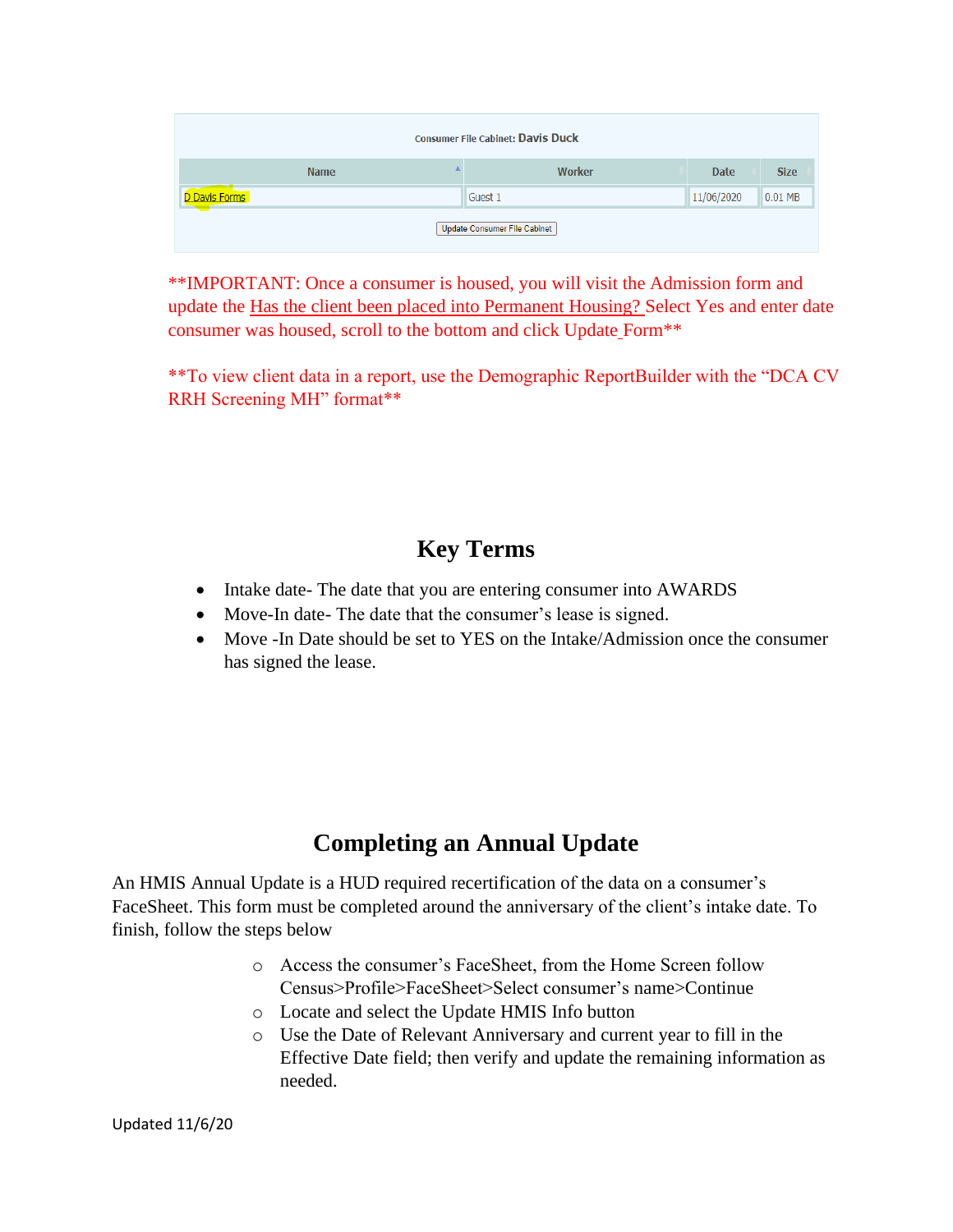o Select update to save your information and return to the FaceSheet

## **Working with an HMIS Bed Inventory**

- 1. Click **Administration** from the left-hand menu, and then click **System Setup**. The System Setup fly-out menu is displayed.
- 2. Click **Agency Program Information**, and then click **HMIS Bed Inventory**. The *HMIS Bed Inventory* index page is displayed.

| <b>HMIS Bed Inventory</b>                      |                      |                                |                                |                                             | Program:              | HMIS Permanent Supportive Housing Project . |                       |
|------------------------------------------------|----------------------|--------------------------------|--------------------------------|---------------------------------------------|-----------------------|---------------------------------------------|-----------------------|
| Show Records:<br>· Complete History<br>Current | $B$ $\Theta$ $B$ $A$ |                                |                                |                                             |                       | 2. Search<br>Filter by: All Columns         | ٠                     |
| <b>HMIS Bed Inventory</b>                      | Inventory ID         | Inventory<br><b>Start Date</b> | <b>Total Unit</b><br>Inventory | <b>Total Bed</b><br><i><b>Inventory</b></i> | <b>Household Type</b> |                                             | Inventory End<br>Date |
| ReportBuilder                                  | No records found.    |                                |                                |                                             |                       |                                             |                       |

 *TIP: When working on the index page, inventory records are easily accessible using the following tools and navigation features:*

*"Show Records" display options - By default the index displays all current inventory records (those with no end date, or with an end date that is in the future). To expand the display to include all existing inventory records for the program instead, click Complete History under "Show Records" in the left-hand menu.*

*Sorting options - By default the index is sorted numerically by inventory ID, from highest to lowest. To adjust the sorting click a column header in the table to sort by that data. Clicking a column heading a second time reverses the sort order.*

*Navigation options - 10 records are displayed on the page by default. To access records on subsequent pages of the index (when applicable), click the arrows in the bottom-right corner of the table. To display 25 or 50 records at a time, click the Show drop-down to the left of the record count, also in the bottom-right corner, and make a selection.*

*Once you select records on the index, a count of how many total records are selected is displayed in the action bar. Selections are maintained while moving from one page of the index to the next; meaning, you can select records on the first page (showing records 1-10 by default) and move to the next page (displaying records 11-20) without losing the selections made on the first page. Links for Show all selected records and Uncheck All are available beneath the index table for easy navigation.*

Updated 11/6/20 *Search and filtering options - A Search field is available on the action bar along with a*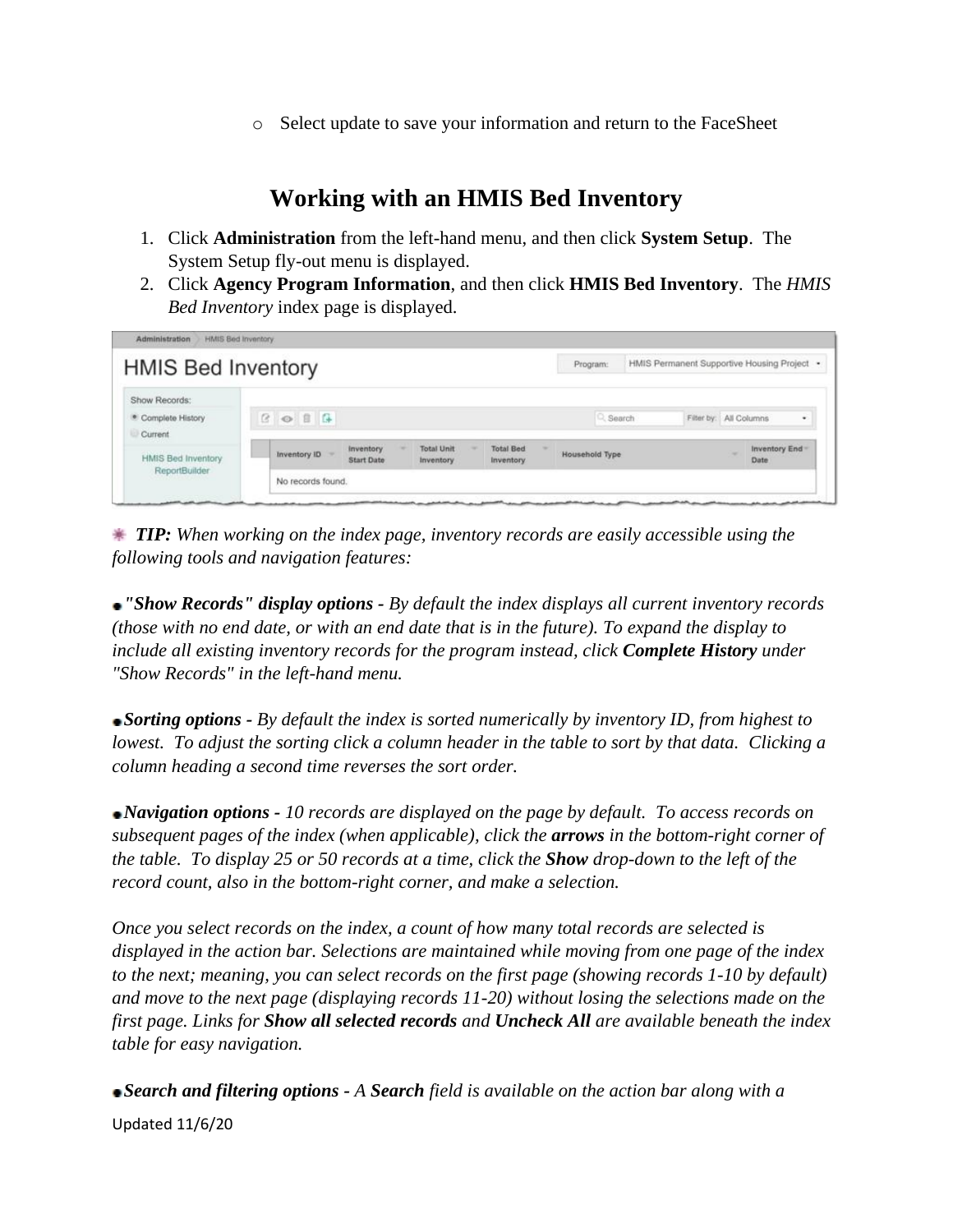*corresponding Filter by drop-down list. To search the contents of the index (including those records not currently displayed on the page), enter a value in the Search field. The index is automatically updated as you type. To further narrow your search, use the Filter by selection to indicate whether the search should look at data in "All Columns" (the default) or a specific column.*

*ReportBuilder access - The HMIS Bed Inventory ReportBuilder link on the left-hand menu bar provides a shortcut to access the ReportBuilder for this feature, which can be used to generate customized reports of detailed inventory information. Click* [here](https://demodb.footholdtechnology.com/help/UsingTheHMISBedInventoryReportBuilder.html) *for instructions.*

3. At this time, complete one or more of the following tasks as needed:

**Add a new HMIS bed inventory record -** To do so, click the **Add New** icon from the action bar above the records table. A new data entry page is displayed. Configure the fields and options on this page as necessary, and then click **Save**. The record is saved, and a confirmation page is displayed.

 *TIP: For more information on each field/option available on the data entry page, see* [HMIS](https://demodb.footholdtechnology.com/help/-HMISBedInventoryFieldsOptions.html)  [Bed Inventory Record Fields / Options](https://demodb.footholdtechnology.com/help/-HMISBedInventoryFieldsOptions.html)*.*

**Update an existing HMIS bed inventory record -** To do so, click the record to be updated, or click the checkbox to the left of that record and then click the **Edit** icon from the action bar above the records table. The data entry page is displayed. Make changes to the information on this page as needed, and then click **Save**. The record is saved, and a confirmation page is displayed.

 *TIP: For more information on each field/option available on the data entry page, see* [HMIS](https://demodb.footholdtechnology.com/help/-HMISBedInventoryFieldsOptions.html)  [Bed Inventory Record Fields / Options](https://demodb.footholdtechnology.com/help/-HMISBedInventoryFieldsOptions.html)*.*

*IMPORTANT! When working with existing bed inventory records, keep in mind that HUD treats a set of beds that start and end on the same date and have the same data settings as a record. As a result, there is not a one to one correlation between residence units and bed inventory records; however, the addition or removal of residence units does require changes to be made to the corresponding bed inventory record. For example, if you have a unit and bed inventory of 10 beds for 10 years and today one unit becomes permanently unusable, you would archive the* [residence unit](https://demodb.footholdtechnology.com/help/RESIDENCEUNITS.html) *in question, AND do the following in the* [Bed Inventory](https://demodb.footholdtechnology.com/help/HMISBEDINVENTORY.html) *feature:*

*1) Place an Inventory End Date on the bed inventory record so that the existing record about the 10 beds ends today.*

*2) Create a new bed inventory record for the remaining group of 9 beds that starts today.*

*In this example you would NOT edit the existing bed inventory record to change the number of beds from 10 to 9. That type of edit should only be made in the event that the original record* 

Updated 11/6/20